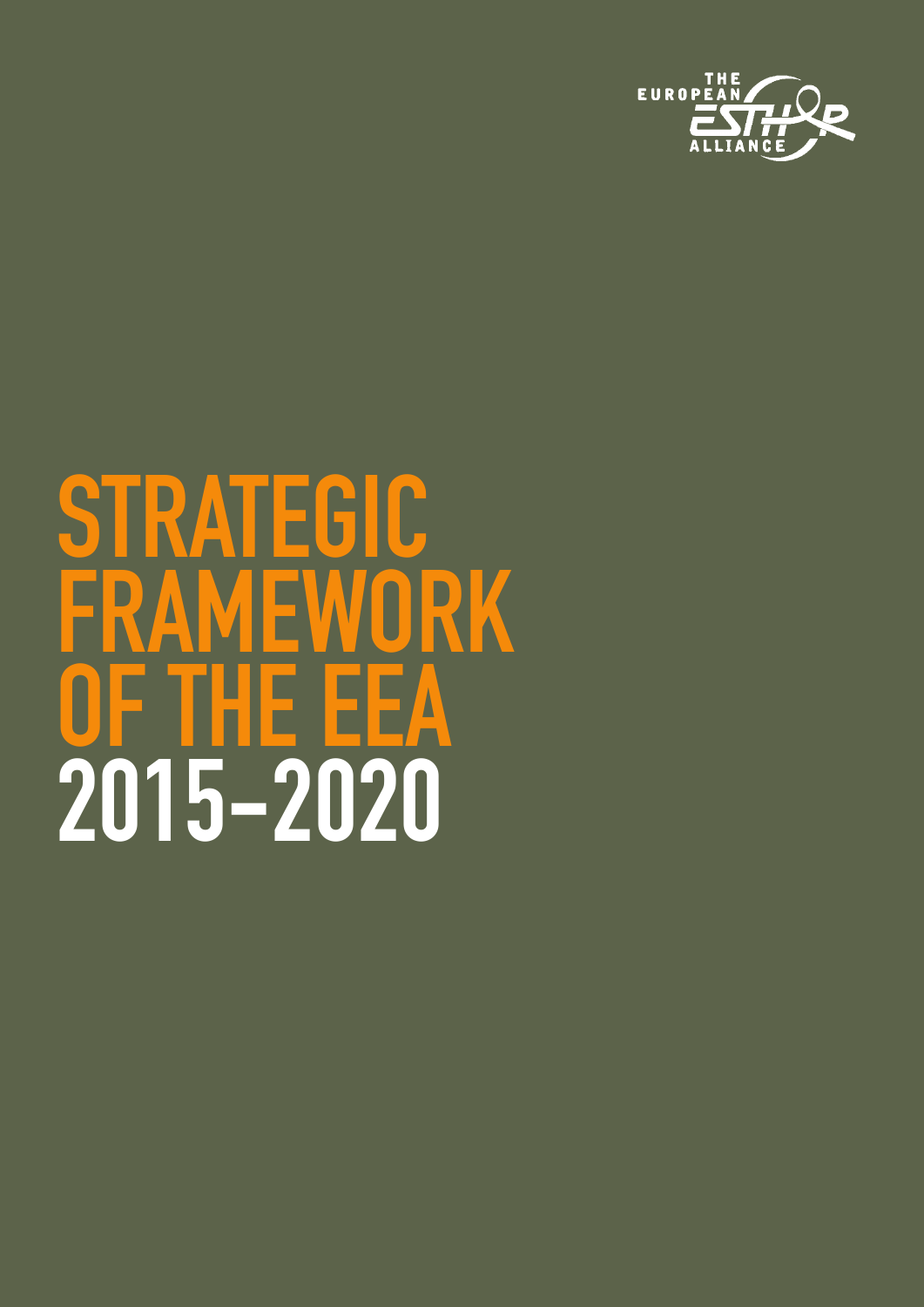"IN THOSE INSTITUTIONS WHERE<br>WE HAVE SEEN REAL, VIBRANT<br>TWINNING RELATIONSHIPS, THEY **HAPPENS T. SOMETHIN G**  $\mathbf{0}$ **DTT** S **UIP MENT** F PROGRAMME. G **SE HAPPENS.** IG **DIFFERENT IS A** ERE **MOSPHERE.** AT

Alliance member, Ireland

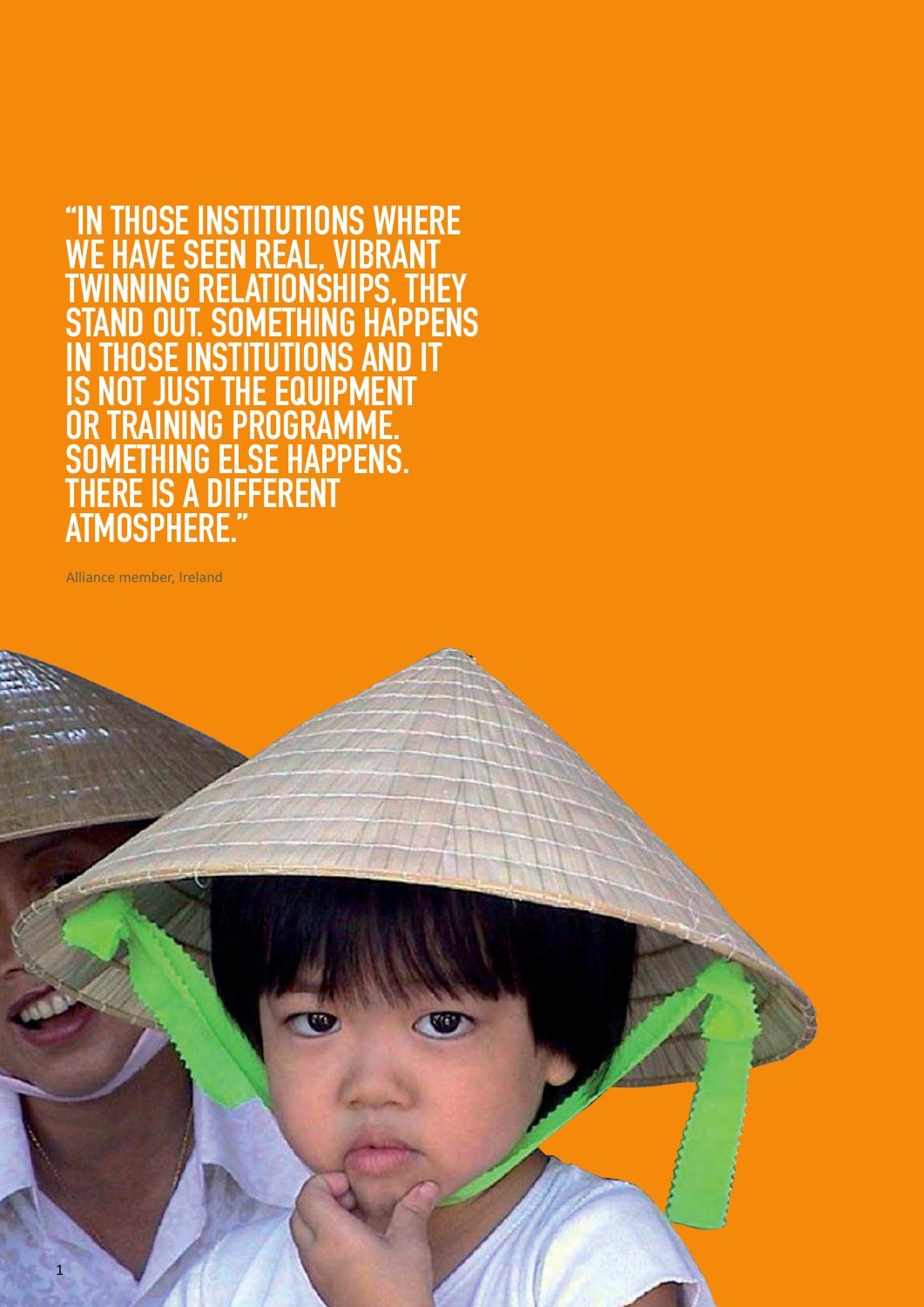### **FOREWORd MORE THAn A dECAdE OF SuCCESS**

Since 2002 the ESTHER initiative has supported 350 institutional health partnerships in 40 countries across Africa, Asia, Latin America, and the Middle East. Our partnerships have contributed to improving health outcomes, developed services where none existed and trained over 50,000 vitally needed health workers across many disciplines. Increasingly, partnerships are facilitating south-south learning as well as north-south exchanges.

Our focus will continue to be on frontline services and the people who deliver them. Our new strategy is all about how we can extend the impact of our success through generating evidence of what works, sharing good practice and creating more opportunities for institutional health partnerships. By the end of 2020 we will have contributed to the evidence base for the added value of partnerships, expanded the reach of institutional health partnerships and be recognised as a key advocate for partnerships within the development cooperation landscape.

### **THE AllIAnCE AbOuT THE EuROpEAn ESTHER AllIAnCE**

We are a dynamic alliance of European Government and allied organisations committed to joint action, guided by shared values and principles. We promote institutional partnerships within which practising health professionals from Europe work with their peers in low and middle-income countries (LMICs). Together we tackle the burden of disease and health care inequalities particularly in regions of the world with the highest need. Our partnerships work to improve evidence-based policy and practice, and frontline services, and to develop the capacity of the people who deliver them. As global health priorities adjust to the post-2015 agenda, our partnerships will continue to address both old and new challenges. By working together we can broaden the reach and effectiveness of institutional health partnerships.

#### **In IT FOR THE lOnG TERM**

Partnerships are not about one project or one person but about a mutual long-term commitment between institutions to work together

#### **pEOplE WORKInG WITH pEOplE**

Health service professionals value support coming from people who are doing exactly the same role elsewhere

#### **bEnEFITS COME bOTH WAyS**

Partners, north and south, both gain valuable experience of how to manage health services with limited resources and develop new clinical, management and leadership skills

#### **RESpOndInG TO lOCAl nEEdS**

Responding to needs identified as priorities by southern institutions creates a deeper buy-in and commitment to improvement and change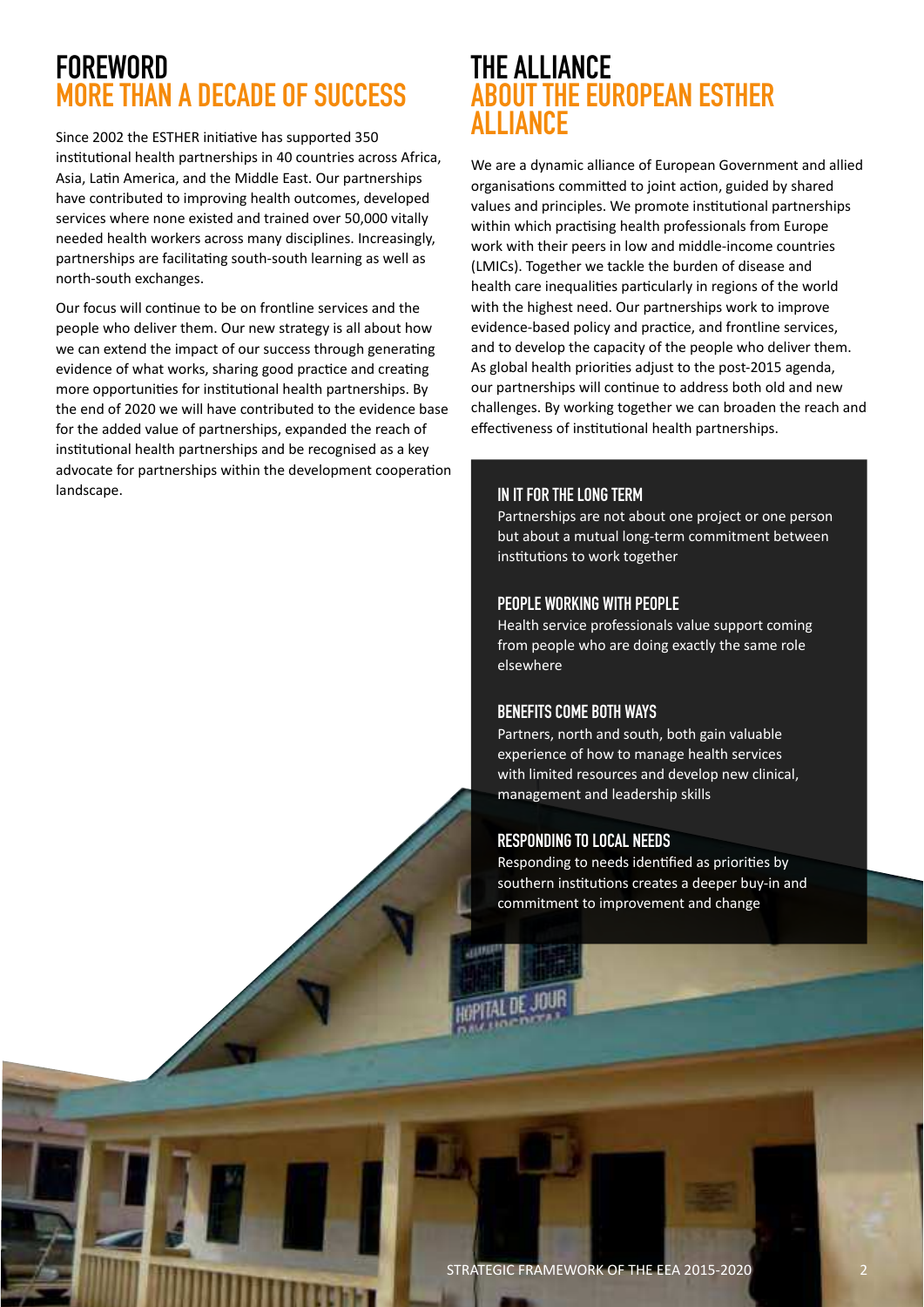# **THE pARTnERSHIp MOvEMEnT**

*Partnerships as an expression of the solidarity between and across society are the only way in which the world has any chance of addressing the most intractable issues that confront both people and the planet*

UN System Task Team on post-2015 UN Development Agenda

Glaring gaps and inequities in health persist both within and between countries highlighting a collective failure to share advances in health equitably<sup>1</sup>. Health professionals from Europe have a long history of working in LMICs; they share knowledge, experience and evidence that is often inaccessible to their colleagues in those countries. Together they gain valuable experience of how to manage health services with limited resources and develop new clinical, management and leadership skills.

Institutional health partnerships are increasingly recognised as an effective way of stimulating and sustaining change at the frontline. Partnerships complement traditional technical cooperation through the added value of personal and institutional interactions that allow sharing, adaptability and learning in both directions, built on mutual trust, long-term commitment and solidarity. Partnership is a long-term solution rather than a quick fix.

*Partnerships... will contribute to major sustainable improvement to health systems in those countries which are most vulnerable. They will also benefit our health professionals who will gain invaluable experience and new skills.*

Joe Costello, Minister of State for Trade and Development, Ireland

## **OuR vISIOn**

**Our vision is a world in which advances and practices in health are shared equitably within and between countries and where everyone has access to quality health services.**

### **OuR vAluES**

- **Equality:** We foster mutual collaboration between partners, striving to work together on an equal basis
- **Integrity:** We aspire to earn the trust of our partners, clients and other beneficiaries through transparent and ethical practices
- **Sustainability:** We work to develop long-term institutional and individual capacity through peer-to peer learning, education, operational research and skills transfer
- **Solidarity:** We are united in working together in genuine partnership to address global health inequities
- **Reciprocity:** We learn from each other for mutual benefit and respect the different contributions partners make

**<sup>1</sup>**Paraphrased from the Lancet Commission's 2010 Education of Health Professionals for the 21st century

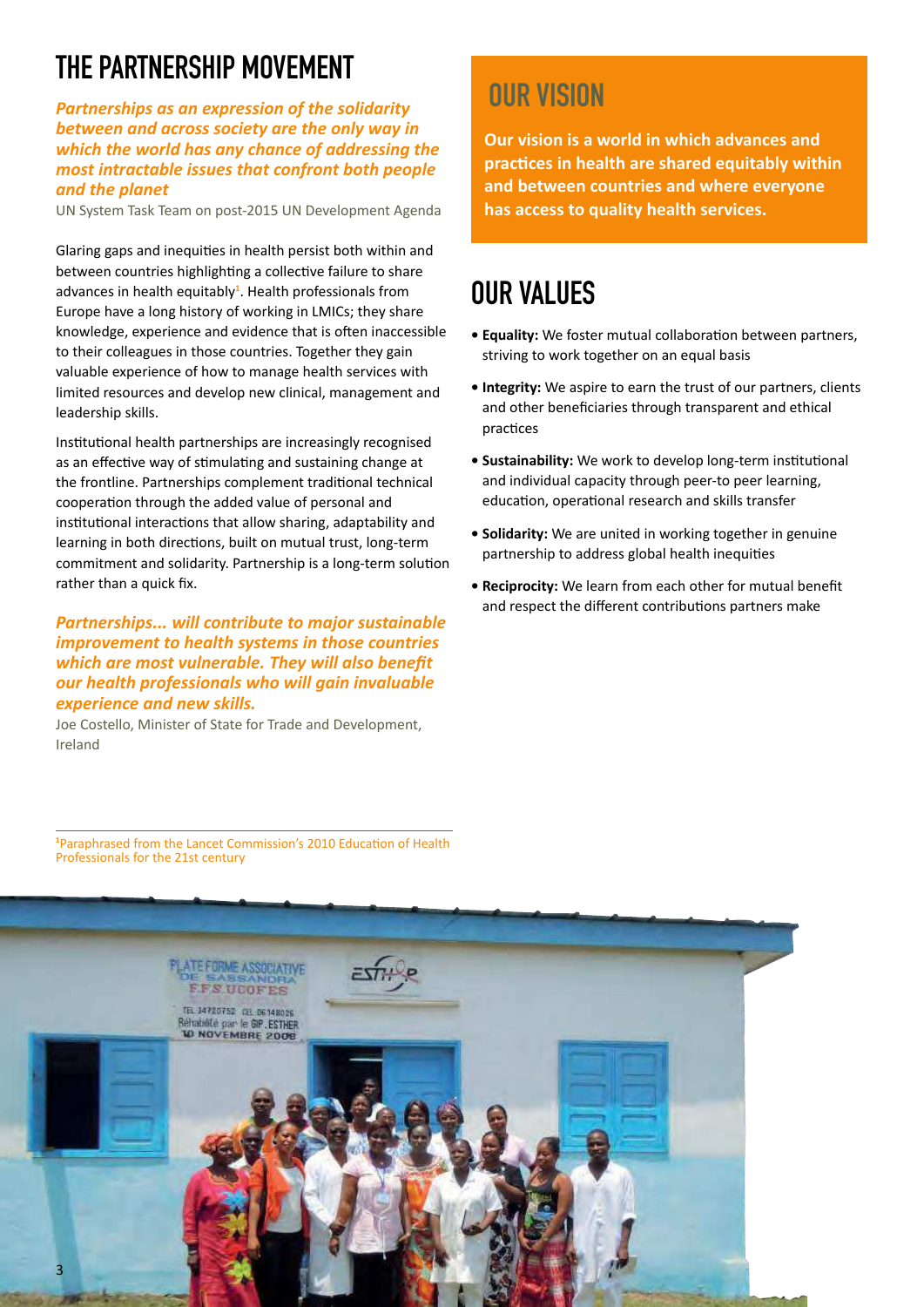# **OuR GuIdInG pRInCIplES**

**Aid Effectiveness:** We follow the Paris Declaration and Busan principles on effective development, promoting:

- country ownership
- alignment to national policies, strategies and systems
- partnership with national authorities and institutions
- sustainable institutional capacity strengthening
- harmonised external support towards a coherent response
- managing for results
- mutual accountability and transparency in the use of available resources

**Health Systems Approach:** We contribute to health systems strengthening through country partners to improve health outcomes.

**Capacity Development:** We provide a partnership approach to capacity development focusing on professional development of the health workforce and institutional strengthening. We build local capacity, rather than substituting personnel.

**Quality of Partnership:** We are guided by our Quality of Partnership principles and monitor the quality of our country partnership programmes to ensure these principles are followed.

### *From the start, the essence of the project has been to meet the needs of Burundi.*

Southern implementing partner, Burundi

### **OuR MISSIOn**

**We are an alliance of European Governments and allied organisations. Our members engage institutions in effective and sustainable north-south partnerships. Our partnerships strengthen the capacity of the health workforce and institutions to provide quality health services for people in low and middleincome countries. We promote institutional health partnerships through knowledge generation, sharing best practice, collaboration and advocacy.**

# **WHAT WE dO**

Our partnership model has the capacity to deliver longterm results beyond more traditional forms of technical cooperation. Partnerships provide access to practising health professionals building capacity in areas of service delivery often not prioritised by funders. This type of peer support is not easily accessed through traditional technical cooperation. These peer-to-peer partnerships are capable of inspiring institutions and individuals to change the way they work, improve the quality of service delivery and potentially influence health policy.

We support a variety of **Implementing Partner Institutions** who are guided by our **Partnership Quality Principles** that promote good practice; and who together deliver **Capacity Development** in a broad range of **Intervention Areas**. Our partnerships contribute to producing better evidence-based policy and practice, strengthened health workforce and institutions leading to improved quality of service delivery and ultimately better health outcomes. The commonalities and diversities of our partnership programmes are outlined in Figure 1.

*Twinning and working together is better than technical assistance providing advice. Partners are open to learning and can share a lot of things within the working environment.*

Government Official, Ministry of Health, Uganda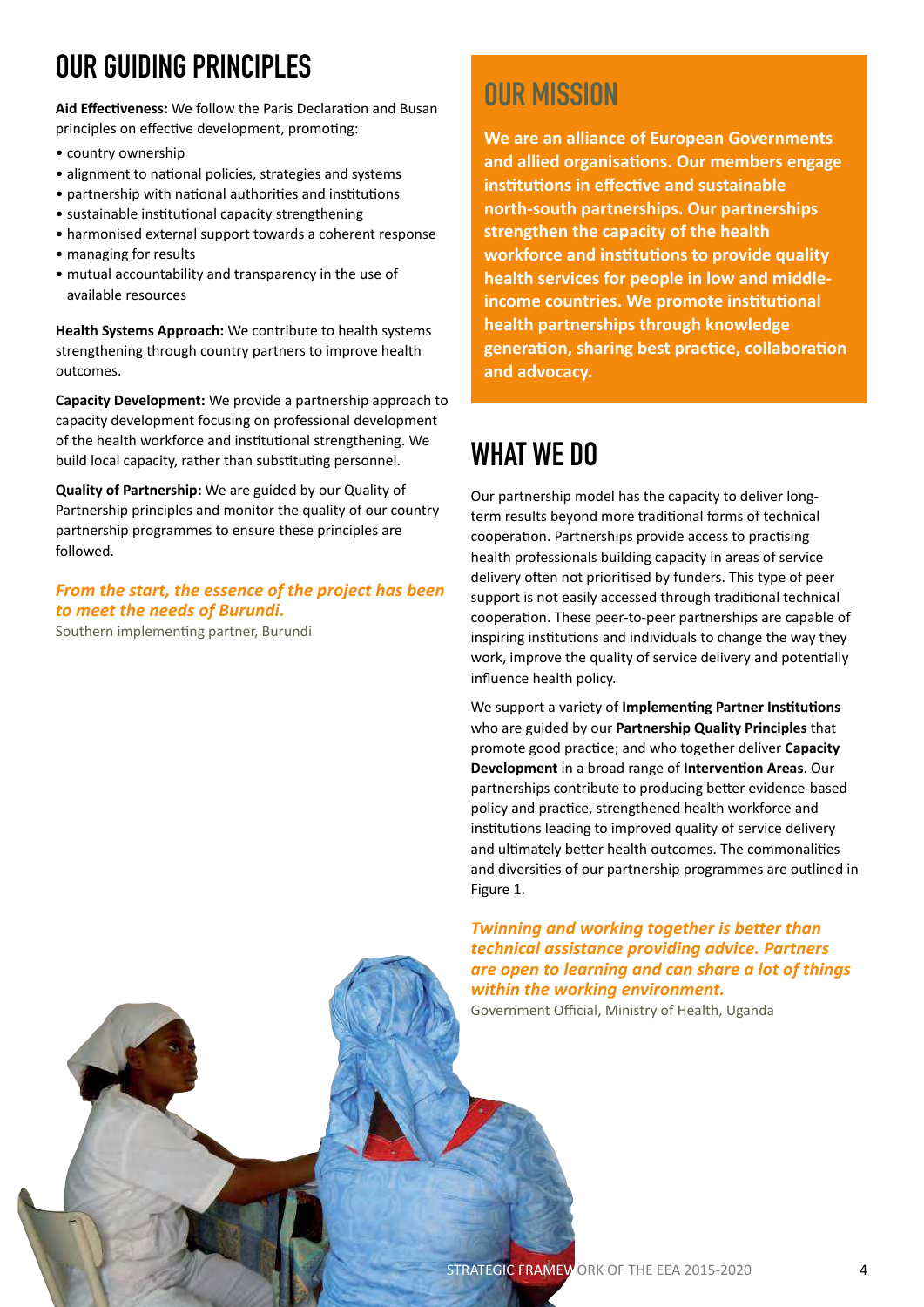#### **FIGuRE 1: ESTHER pARTnERSHIp pROGRAMMES: COMMOn AppROACHES TACKlInG dIvERSE pROblEMS**



#### **ImPlEmEntInG PARtnER InStItutIOnS**

Hospitals

Universities

Research institutions

Professional associations

NGOs/CSOs

Primary care and public health institutions



#### **PARtnERSHIP QuAlIty PRInCIPlES**

Adherence to national policies

Formal partnership agreements

Reciprocity

Joint and equal responsibility

**Capability** 

Equity and respect

**Transparency** 

**Ethics** 

Health systems approach

Promoting South-South learning

Gender equality



#### **CAPACIty DEvElOPmEnt FOCuS AREAS**

Policy development

Service delivery

Institutional strengthening

Under/Postgraduate education

Continuing professional development

Mentoring

E-Learning

Operational research



#### **IntERvEntIOn AREAS**

HIv/AIDS and TB

Maternal, newborn and child health

Communicable diseases

Quality improvement and patient safety

Non-communicable diseases and mental health

Surgery

Palliative care

Biomedical engineering

Hospital management

Leadership development

Psychosocial counselling

Continuum of care

Drug procurement and supply management

BETTER EVIDENCE INFORMED POLICY & PRACTICE STRENGTHENED HEALTH WORKFORCE AND INSTITUTIONAL CAPACITy

IMPROvED QUALITy OF SERvICE DELIvERy

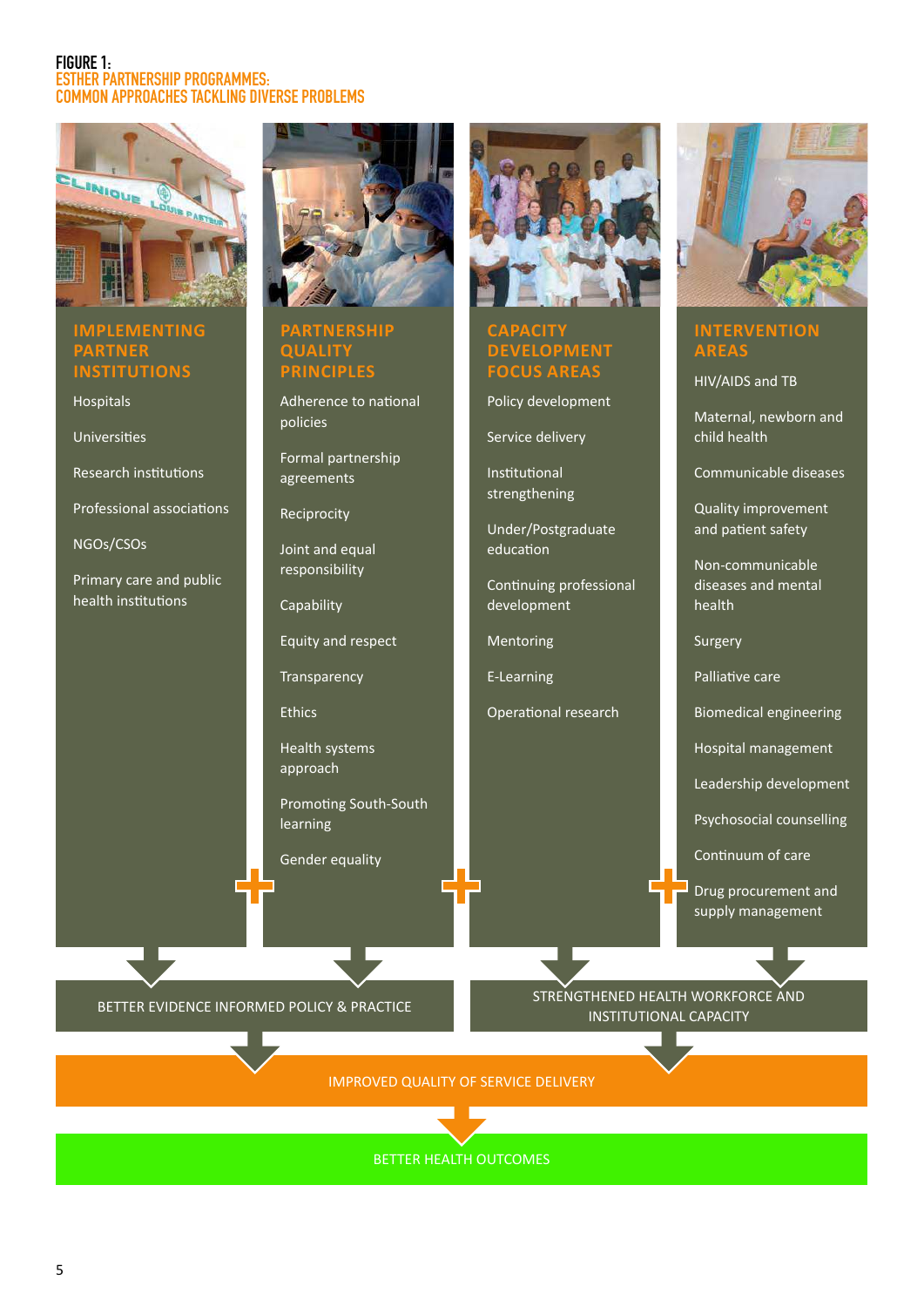"THE PARTNERSHIP HAS<br>ALLOWED HOSPITAL STAFF TO **BE TER T IMPRO VE THEIR** D Λ  $\boldsymbol{l}$ וסי **NAGE PATIENTS. IT A DOUBT** S **NOTHING BUT** B

Implementing partner, Burundi

 $\sqrt{2}$  agrical

48

SEMENTS

ø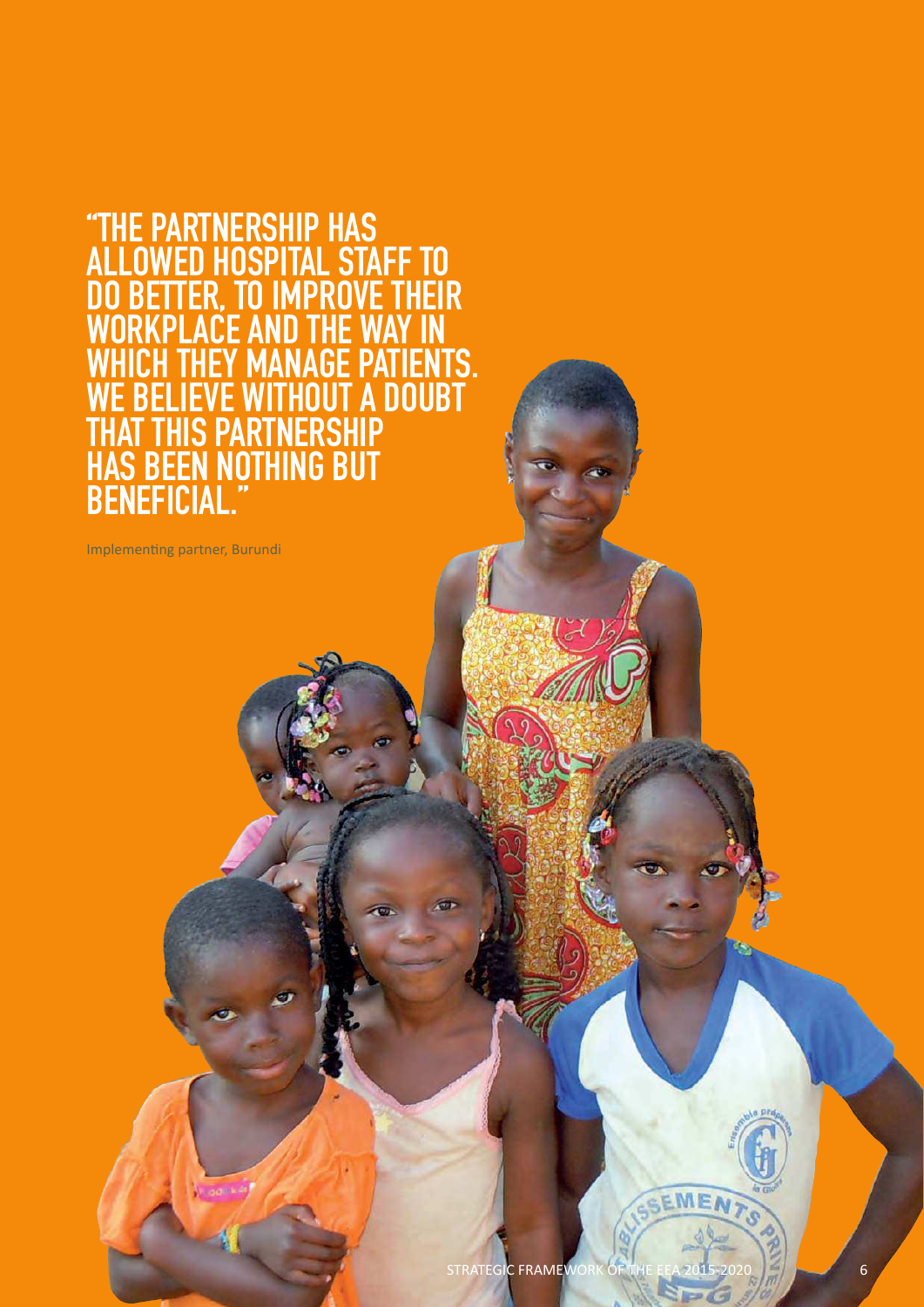### **OuR STRATEGIC GOAlS**

### **EXTERnAl GOAlS**

### **GOAl 1 EvIDEnCE AnD EFFECtIvEnESS**

Set standards for and generate evidence on the effectiveness of institutional health partnerships

### **GOAl 2 COllAbORAtIOn AnD COORDInAtIOn**

Members, strategic partners and partner countries work together to improve the reach and effectiveness of institutional health partnerships

### **GOAl 3 ADvOCACy AnD COmmunICAtIOn**

Promote the partnership model as an effective mode of development cooperation in health

### **InTERnAl GOAlS**

**GOAl 4 mEmbERSHIP AnD mARkEtInG**

Promote membership of the European ESTHER Alliance

7

### **GOAl 5 FunDInG**

Ensure appropriate resourcing for the Alliance

### **GOAl 6 GOvERnAnCE AnD ORGAnISAtIOnAl CAPACITY**

Ensure appropriate structures and capacity to deliver strategic objectives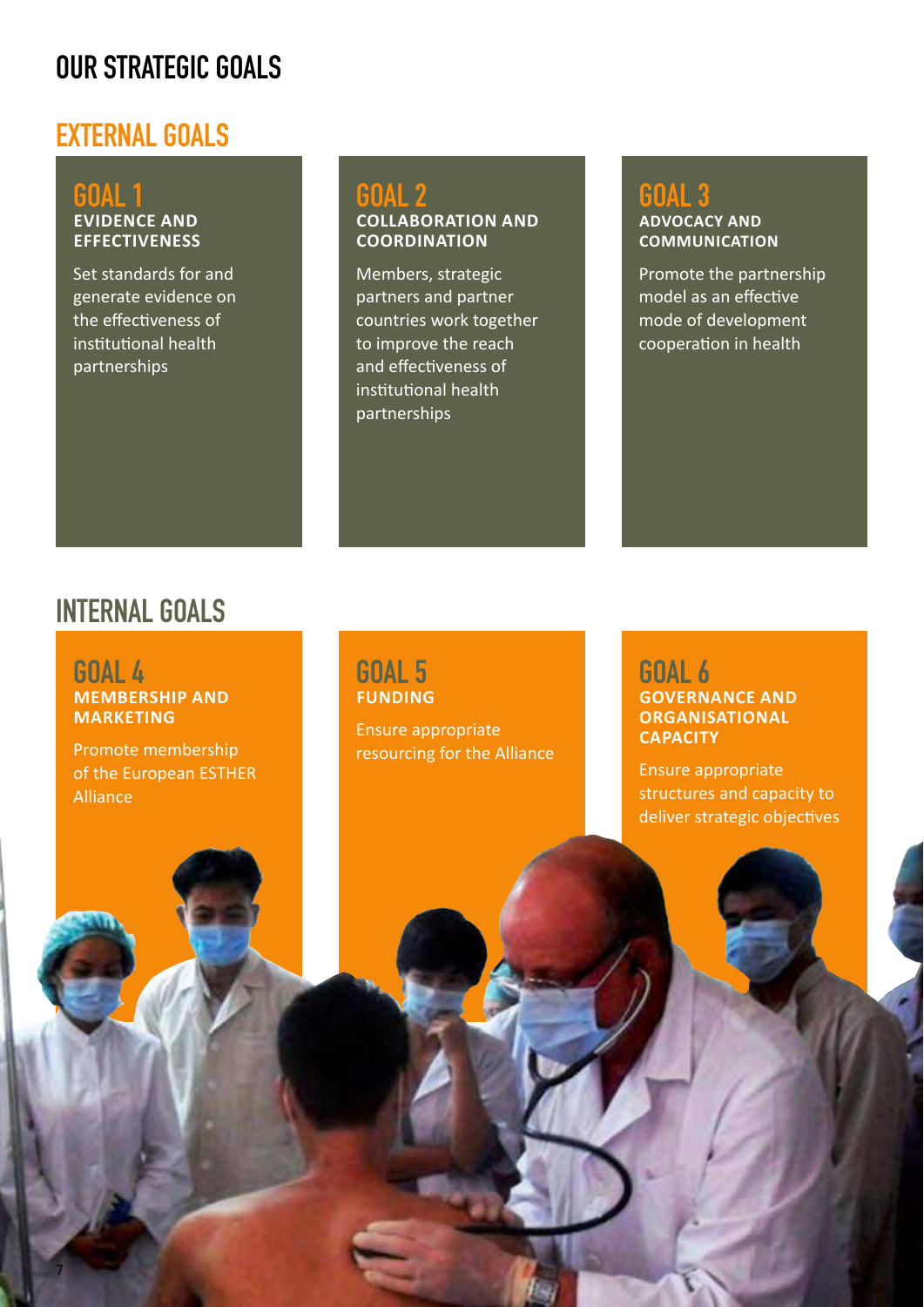### **GOAl 1: IDENCE AND EFFECTIVENESS**

Partnership is increasing in importance in development cooperation, but there is limited evidence to demonstrate the added value that partnership brings. We are committed to generating evidence on the added value and effectiveness of institutional health partnerships. Building on this evidence and our experience, we will set standards that promote good practice for initiating, maintaining and sustaining partnerships. Collectively, our partnerships and programmes form a unique resource for research, lesson learning and sharing good practice.

Strategic Priorities

- Collaborate with research institutions to generate evidence on the added value of health partnerships
- Document our experience through publications and case studies
- Identify and develop good practice materials
- Set and promote standards for ESTHER partnerships

*Originally there were only two hospitals that were able to treat HIV. I can see real change as the result of this work. At national level we contributed to the development of National HIV Guidelines and now there is a PMTCT Programme in the country.*

Southern implementing partner, Ecuador

### **GOAl 2: COllAbORATIOn And COORdInATIOn**

Harmonisation remains a challenge within international development cooperation. By working together as an Alliance and with our external strategic partners we are committed to increase both coordination and collaboration - working to pool resources, create synergy, and broaden our reach.

Institutional health partnerships are highly valued by Southern governments to help address the pressing needs of their frontline services. There is also a large untapped pool of motivated individuals and institutions in Europe. We are uniquely placed to harness the potential of health professionals in Europe, to strengthen health systems and improve health outcomes both in LMICs and our own countries. Working collectively we will seek new sources of funding to expand our work to meet the demand for institutional health partnerships.

#### **Strategic Priorities**

- Strengthen our capacity to effectively coordinate the work of our partnerships
- Develop co-funded collaborative projects where we add value by working together
- Deepen existing relationships with global bodies addressing the human resources for health crisis
- Leverage our strategic partnerships and relationships for joint action
- Develop externally funded collaborative programmes to broaden reach

### **GOAl 3: AdvOCACy And COMMunICATIOnS**

Building on the evidence base for institutional health partnerships, we will advocate within the global development community for increased recognition of the value of this approach. We will communicate and disseminate successful interventions to encourage their replication. Collectively we will be recognised as a key advocate for institutional health partnerships.

#### **Strategic Priorities**

- Strategically promote institutional health partnerships
- Communicate and disseminate evidence and good practice
- Strengthen our participation in key working groups and advisory bodies

*As a result of this work we now have a functioning histopathology lab, a cervical screening programme that is being scaled-up, a library which is being used by our staff and students and a hospital-wide quality assurance programme. This has helped motivate our staff through training and the provision of know how.*

### **GOAlS 4-6: BUILDING A STRONGER ALLIANCE**

We will ensure that we have the right funding, organisational capacity and membership to meet our strategic goals. We will focus on developing our internal capacity, building a sustainable resource base and strengthening governance and membership of our Alliance.

*We are working at the level of collaboration and communicating with respect as a partner. We all have the opportunity to comment and give feedback and input into the partnership. It is empowering to the partner from the south.*

Southern implementing partner, Cambodia

Southern implementing partner, Tanzania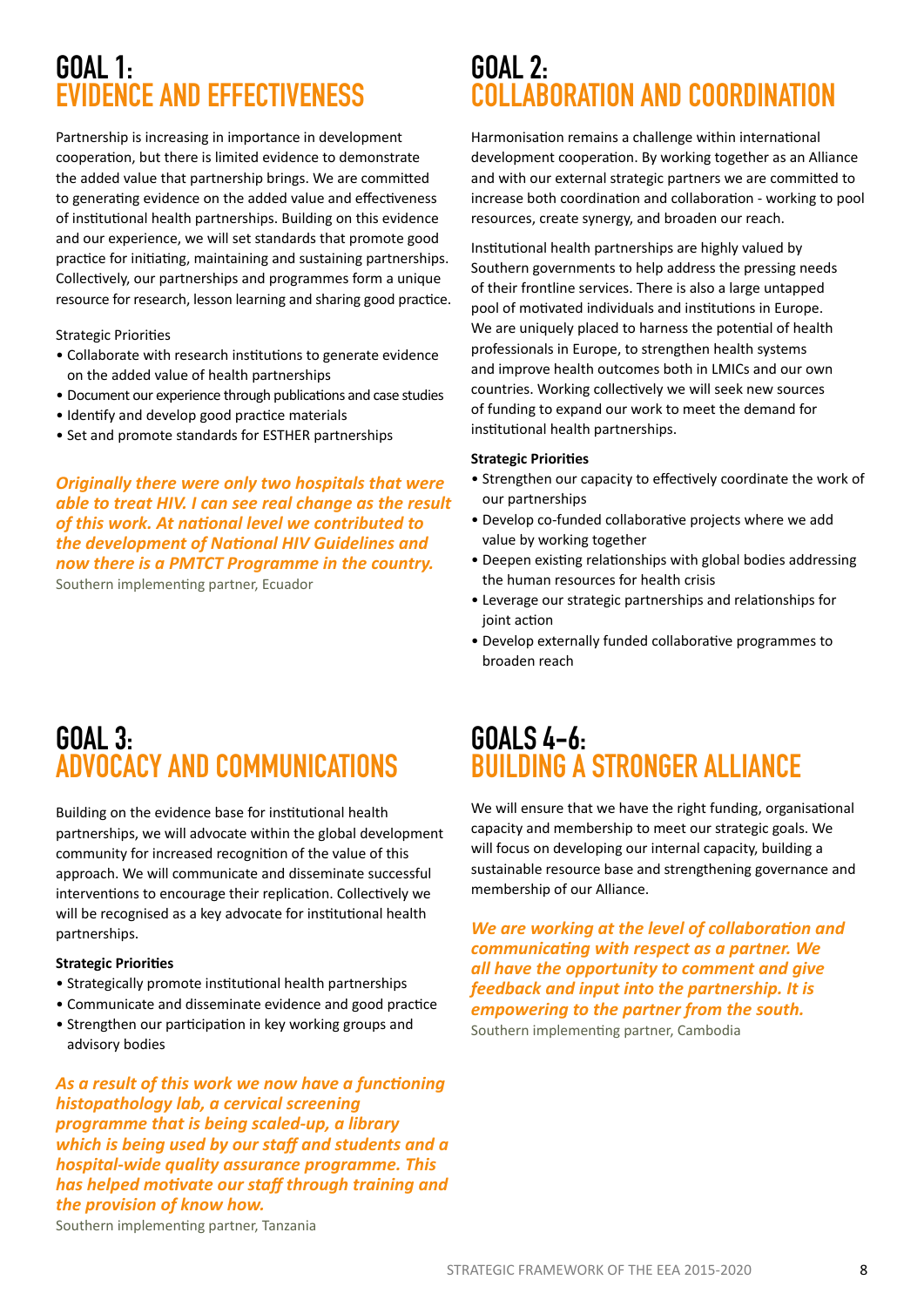# **HOW WE WORK**

The European ESTHER Alliance has eight active member countries: France, Germany, Greece, Ireland, Italy, Norway, Spain and Switzerland. The Alliance Secretariat is based within ESTHER France and the Alliance is governed by a Board providing strategic direction and oversight.

# **MEMbER COunTRIES**

Our member countries are committed to promoting a programme of partnership between their health institutions and organisations together with their counterparts in LMICs. Member countries have a signed Ministerial-level commitment to the ESTHER initiative to implement institutional health partnerships. Member countries adopt the EEA Charter which outlines the values and guiding principles of the Alliance. Each member country has its own National Secretariat which administrates its partnership programmes within national strategies and policies.

# **ObSERvER COunTRIES**

# **ASSOCIATES**

Associates are institutions, organisations, initiatives or networks that work alongside EEA country members to develop and strengthen the partnership movement.

# **IMPI FMENTING PARTNERS**

Partnerships are delivered by the implementing partners in the north and the south. Implementing partners through personal and institutional interactions learn from each other, strengthen institutional capacity and improve health outcomes. It is the implementing partners that deliver real change in frontline services.

*We are very much focused on institutional development rather than gap filling or service delivery. We think that this is the right way to work; it is sustainable and it is a long-term vision*  Northern Implementing Partner, Ireland

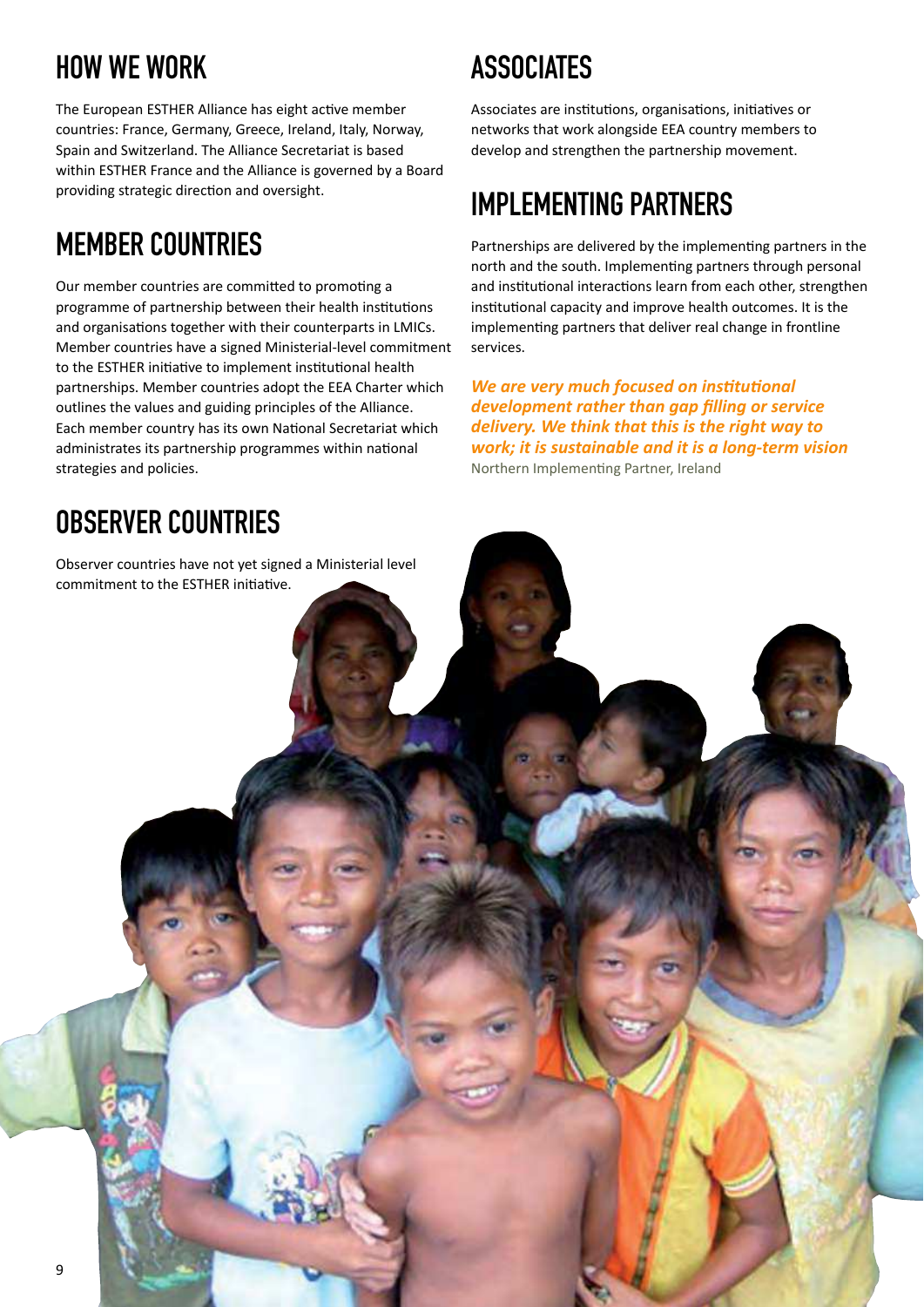"THERE IS SOMETHING QUITE<br>POWERFUL ABOUT DOCTORS<br>AND NURSES WHO ARE DOING PO S. R **SF UNTRY** G **UNDERSTAND OTHER.** CH EA

Alliance observer, UK